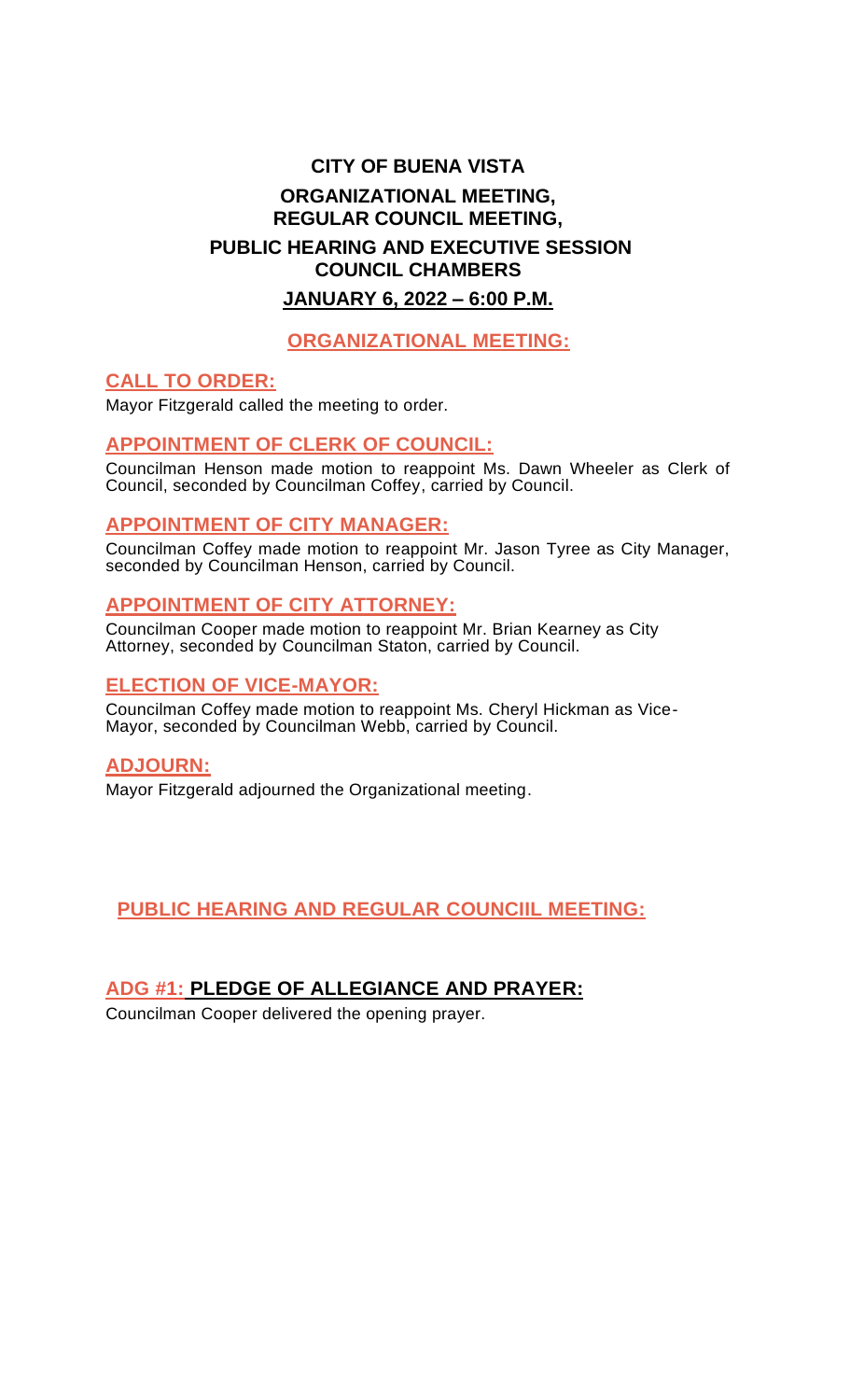### **ADG #2:**

Mayor Fitzgerald read the following:

### **PUBLIC HEARING CITY COUNCIL JANUARY 6, 2022**

Pursuant to Code of Virginia Section 15.2-1800, notice is given that the City Council will hold a public hearing to receive comment on the following matters.

Approval of sale of three City-owned parcels through RFP process.

The Public Hearing will be held in the City Council Chambers located in the Municipal Building located at 2039 Sycamore Avenue in Buena Vista during the regular City Council meeting at approximately **6:00 PM on Thursday, January 6th, 2022**. Staff reports for each matter, and a copy of the Comprehensive Plan, are available from the Director of Community and Economic Development, Thomas Roberts, 2039 Sycamore Avenue, Buena Vista VA 24416 or (540) 261-8607 or [troberts@bvcity.org](mailto:troberts@bvcity.org) or [www.buenavistava.org/planning.](http://www.buenavistava.org/planning)

Mr. Tom Roberts opened the discussion by reminding Council that this issue was looked at in November and he wanted to point out two things:

- 1.)This staff report includes maps that shows the location of the property.
	- The only changes made to the RFP are as follows:
	- A.) When this was presented in November, Mr. Roberts said the City would cover the cost of curb and guttering. After further consideration he proposed that we change that. With a normal development, the developer would be required to cover the cost of curbing and guttering. The curb and guttering will apply to the Cedar Avenue property and the Orchard/Brook Street property. There will be no curb and guttering applied to the Chestnut Avenue property.
- 2.) Based on a conversation that Mr. Roberts had with the owner of the house on 1615 Brook Street which is right next to the property that we would put a house on, he suggested we require the developer to install a privacy fence along the property line, so they are not on top of each other. The property is odd shaped and is probably 5000 to 7000 square feet.

Councilman Henson wanted to know which way the house would be facing.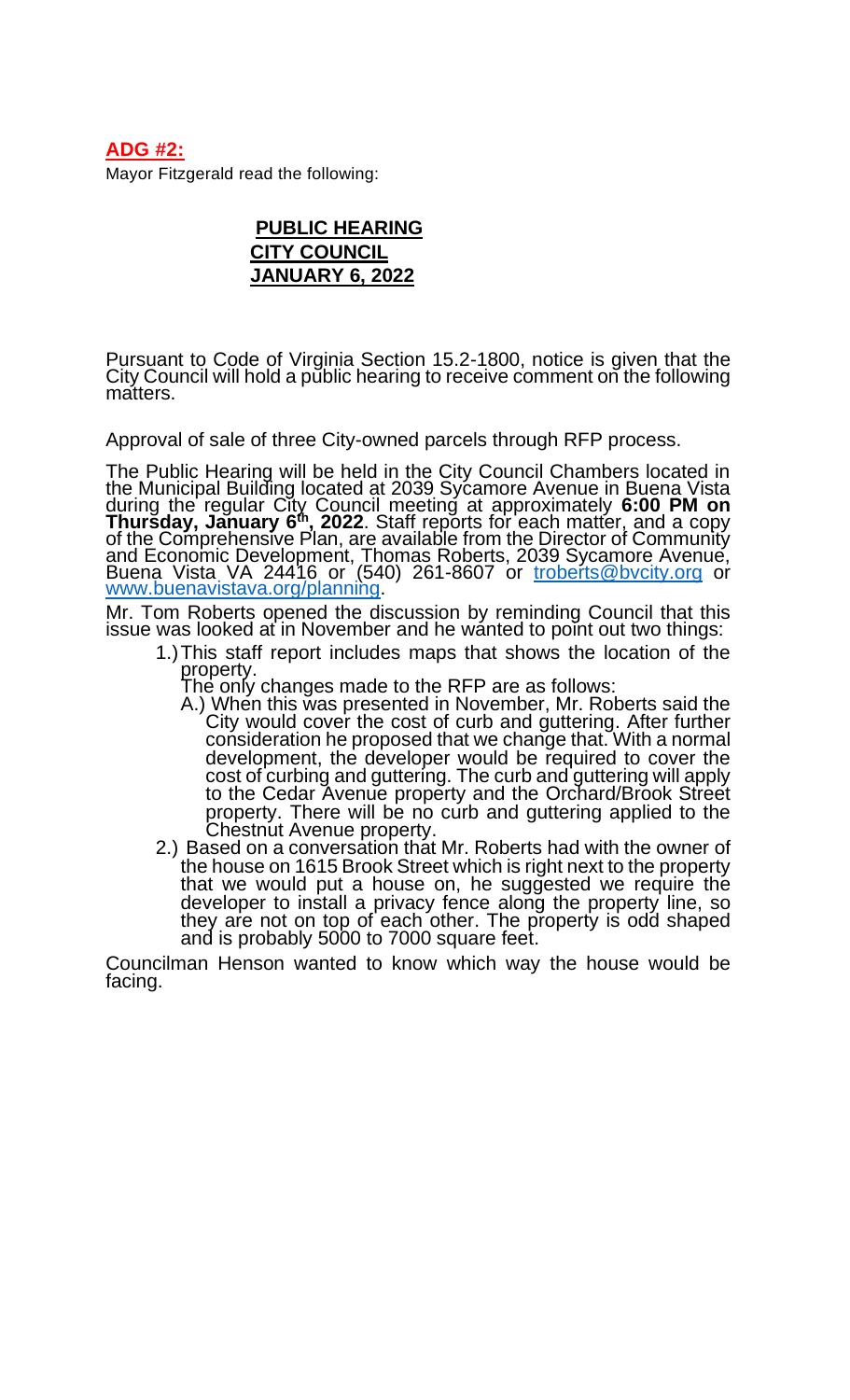Mr. Roberts answered by saying he has not thought too much about which way the house will be facing. Some of it will depend on the house planning by the developer.

Councilman Coffey wanted to know what the City will charge for these parcels of land.

Mr. Roberts said the City will charge \$1.00 per parcel. He opined these are not really prime lots. The lot on Orchard is level but it is an odd, shaped lot. The lots on Cedar and Chestnut will require grading and site work. We want the land developed and to get the land off the City books. We need housing and the idea is to make it a very attractive proposition that recognizes the challenging position of these particular sites. The worst thing would be if we put the RFP out and we did not get responses and the properties continue to sit there. If we do this and we get the houses built within 2 years we have guaranteed tax revenue. If the houses are not built within 2 years, the land is reverted back to the City.

Councilman Henson wanted to know if Mr. Roberts has had very many inquiries on the lots.

Mr. Roberts said he has received some calls concerning the lots.

Councilman Coffey wanted to know if it has to be a contractor that purchases the lots.

Mr. Roberts said it is set up that way to ensure houses get built.

Mayor Fitzgerald said you are guaranteed if you sale the lots to a developer.

Mr. Roberts opined the idea is the developer is the one who submits the proposal. They will have to submit a specific house plan; a site plan on where the house will go; will have to submit proof that they are a class a contractor; must have documentation of their liability insurance. We will be assessing these developers on their experience with construction of other single-family houses. This will give us the opportunity to select the highest quality of developers.

Mayor Fitzgerald advised the developers will be building spec homes.

Mr. Roberts said this program is set up for a contractor to build a spec house. He opined it would be difficult for someone to time everything for someone who wanted to build a custom home. The idea with getting multiple submissions or proposals we will choose the best plan presented.

Councilman Coffey wanted to know if one contractor could purchase all the properties.

Mr. Roberts said that one contractor can purchase all of the properties.

Councilman Henson wanted to know if the houses will be limited to a single family or if a duplex could be built on the lots.

Mr. Roberts said to build a duplex you would need a conditional use permit.

Vice-Mayor Hickman wanted to know if someone would have to come before Council if they wanted a conditional use permit.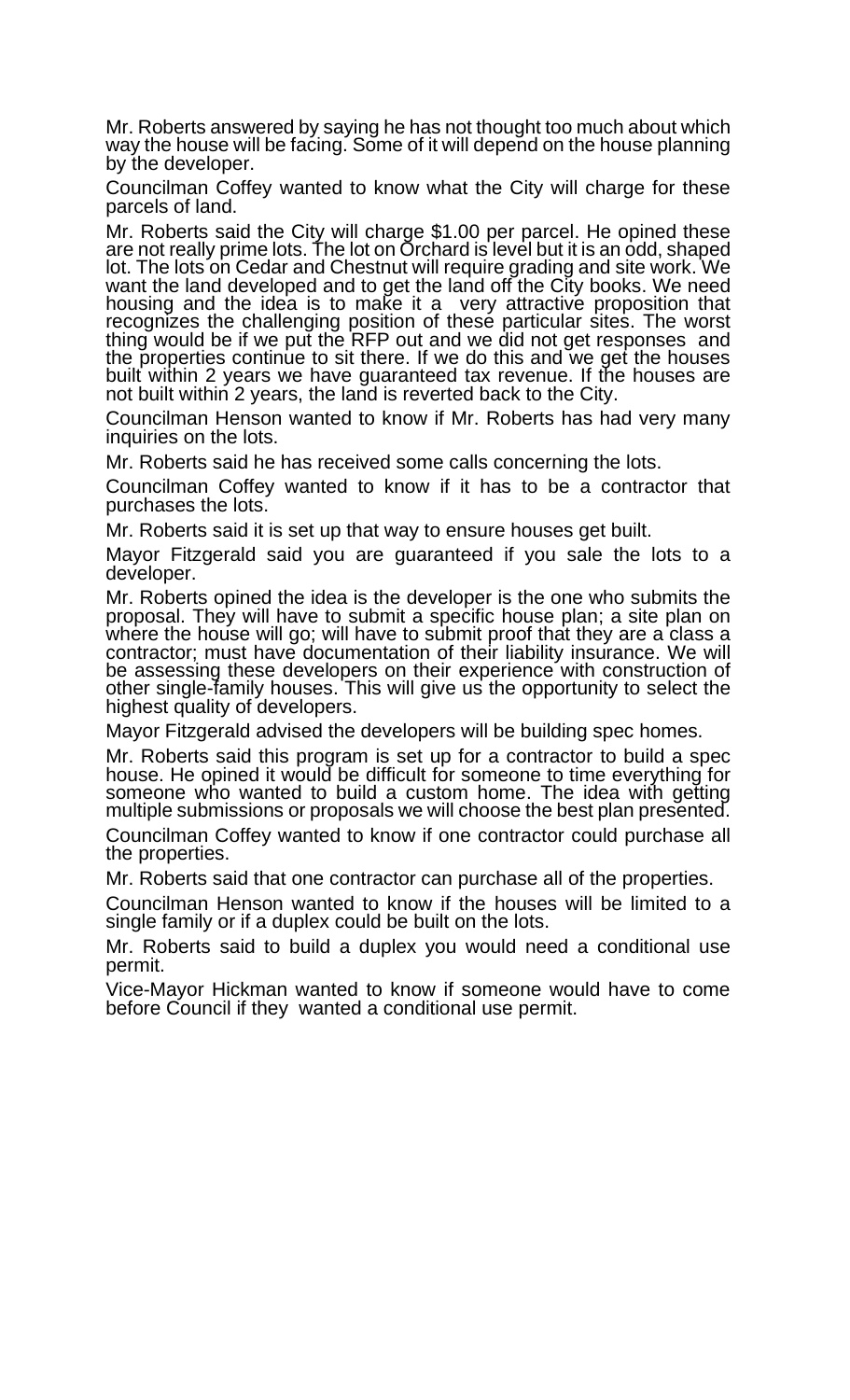Mr. Roberts said Council would have to approve a conditional use permit. Mrs. Peggy Tomlin was in the audience and stated that she lives on Brook Street and would prefer the developer build the house to face Alleghany Avenue.

Mayor Fitzgerald closed the public hearing.

### **ADG #3 APPROVAL OF THE AGENDA:**

Councilman Cooper made motion to approve the agenda, seconded by Councilman Coffey, carried by Council.

#### **ADG #4 APPROVAL OF THE MINUTES FROM THE PUBLIC HEARING AND THE REGULAR COUNCIL MEETING HELD ON NOVEMBER 18, 2021:**

Councilman Cooper made motion to approve the November 18, 2021, minutes, seconded by Councilman Coffey, carried by Council with the exception of Vice-Mayor Hickman who did not attend the meeting.

## **ADG #5 RECOGNITION/COMMUNICATION FROM VISITORS:**

**Citizens who desire to speak on matters not listed on the agenda below will be heard at this time. Citizens who desire to speak on a specific item listed on the agenda, open for public comment, will be heard when that item is considered.**

Mr. Jamie Goodin was in the audience and wanted to give Council 2 updates as follows:

- 1.) He opined that GOBV has had a great one and a half year. He advised that three more properties are under contract which leaves only three buildings left. He said that progress is being make on all the properties. He will be doing a revamp marketing effort for Linrick and Ramsey, the last two left.
- 2.) Mr. Goodin said he wanted to express his enthusiasm for Main Street Buena Vista. He is working on finalizing a plan for the first half of this year. They will be focusing on four tenants. One will be beautification and place making. They will be helping to get an RFP style for the town square property. They are looking for one other nice concrete project. He will be meeting with Kristina tomorrow on figuring out the grant for the new Main Street program. There are a number of Main Street programs in our region and across the country that are technically part of the Main Street program that have far cooler names. It does not have to be Main Street Buena Vista; it could be any number of things. His plan is to create a new signature event that will be a big fund raiser as well as important event style things. The next tenant will be building the organization. Getting volunteers to commit is a huge challenge especially in the last year and a half. He hopes to have a final working plan in the next couple of weeks. The plan will be a working plan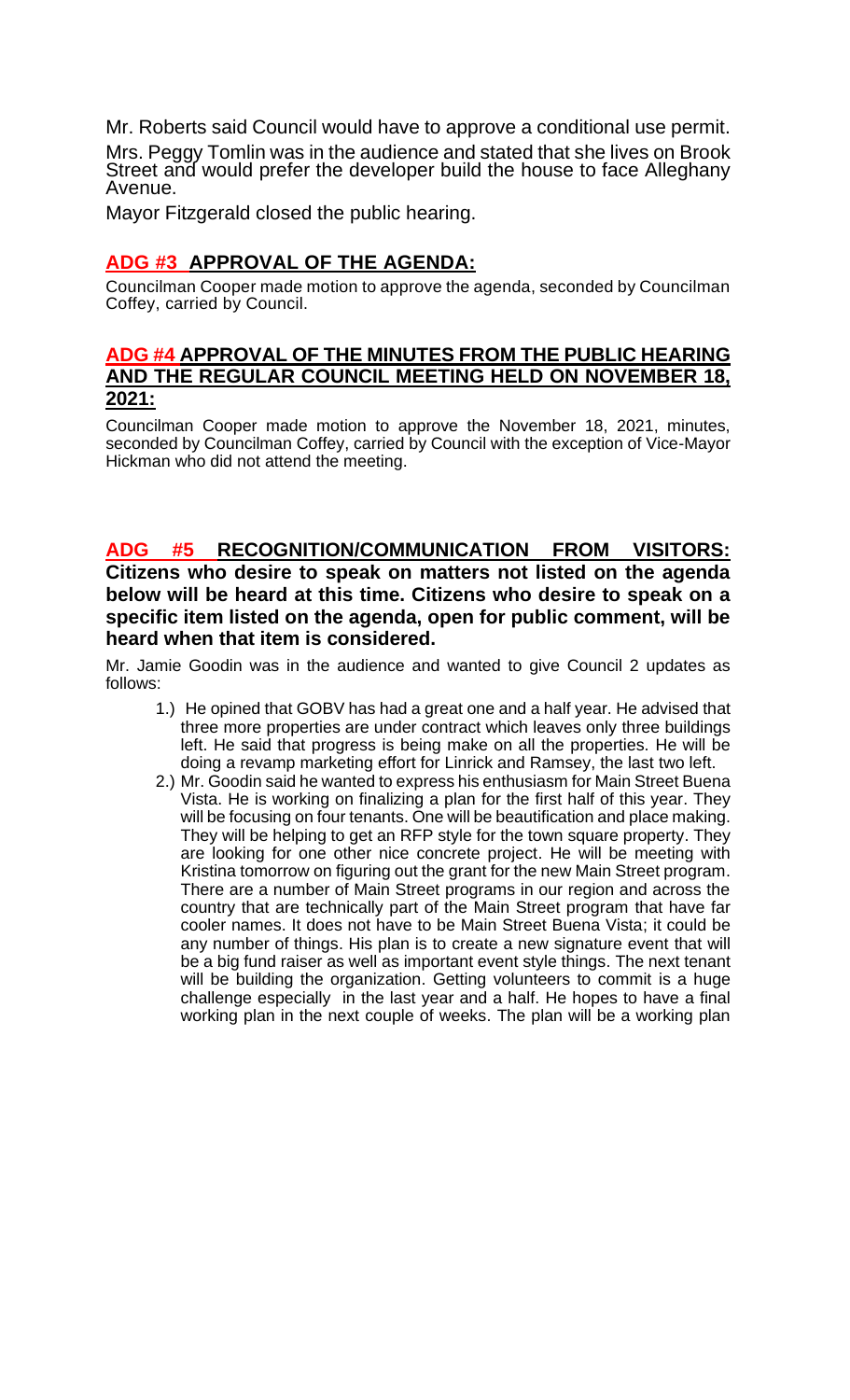that will be open to Council's input. He has an open-door policy in terms of meetings, ideas, etc.

### **ADG #6 REPORTS:**

#### **1.) Mayor:**

None.

#### **2.) City Manager:**

 Mr. Tyree informed Council that he does have a contract on a house in Buena Vista. We have an eye on the weather and Public Works has been doing everything they can to take care of the streets. Also, some good news. Kristina Ramsey got the City a \$30,000.00 grant from Carilion for playground equipment. We are going to do a fund raiser to try to get another \$20,000.00. We are going to try to get some funds from the Community Foundation.

Mr. Roberts said we will pursue other grants for additional funds. He said \$50,000.00 is a good target.

Councilman Coffey said that Mark Tedrow brought catalogs of playground equipment. Mr. Tedrow sold playground equipment for a living. He said there are a lot of pieces that are continuous play or single pieces. Mr. Tedrow has said he will help us in any way he can.

Councilman Henson opined we need to get the community involved.

Mr. Tyree advised the State of the Community breakfast for tomorrow has been cancelled. At the next Council meeting we will have a resolution to purchase the trash truck. This is not being purchased through ARP funds. This was budgeted for in the Public Works maintenance budget. The DSS building consultants have been secured. This week Lexington signed a contract. They are looking at getting a new DSS building on a three mile stretch from Hardee's in Buena Vista to Lexington with the hopes it will be here near Food Lion. Mr. Tyree advised he has still been meeting with Hunter Young and RKK. They have been meeting with federal and state agencies to see what grant funds for which we are eligible. He opined that once we get that nailed down, they will be coming back to Council with their presentation.

Councilman Coffey wanted to know if RKK has decided which process they will use.

Mr. Tyree said that is part of the discussions he has been involved with. Councilman Coffey opined we do not want to buy credits.

### **3.)City Attorney.**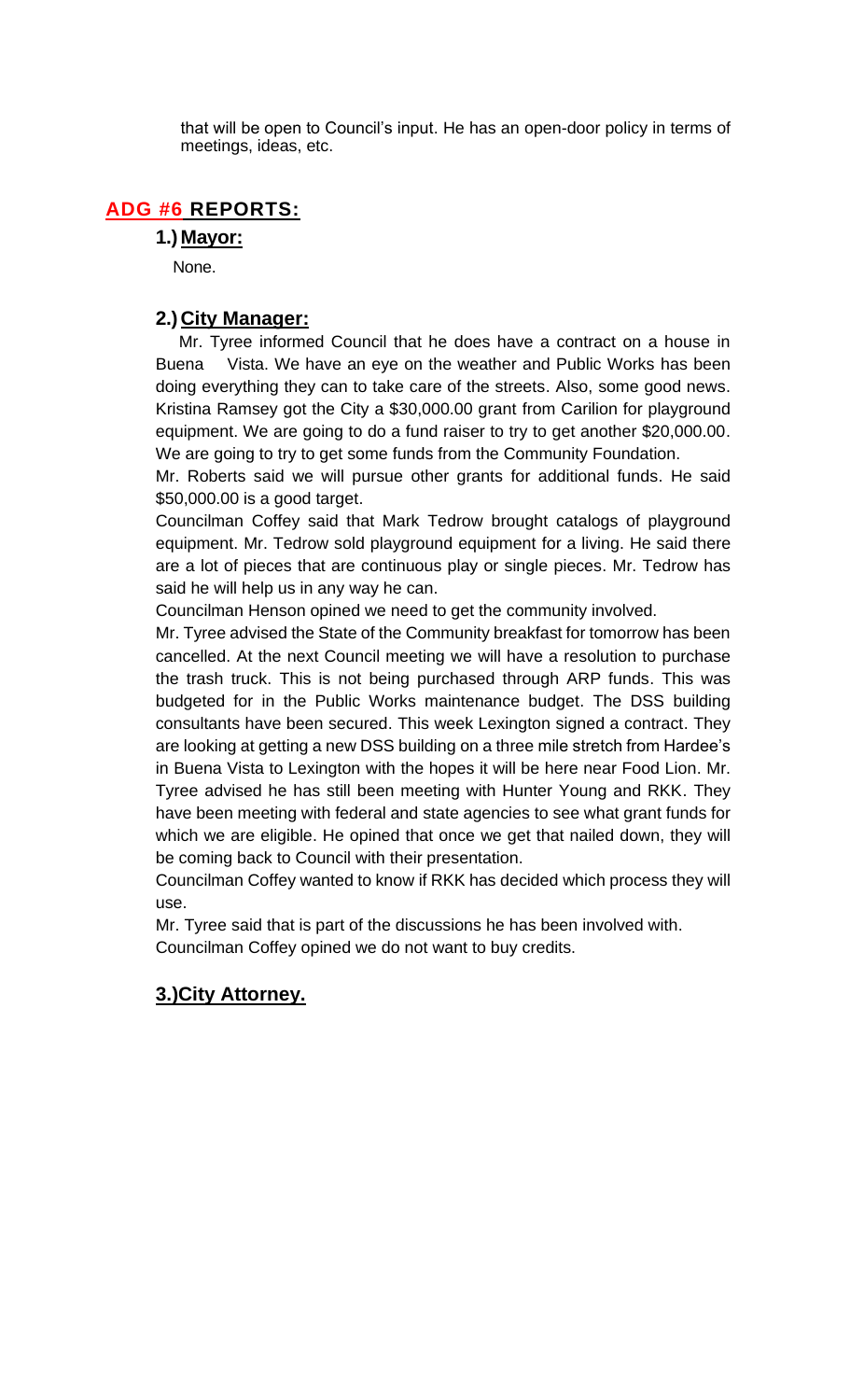Mr. Kearney advised we do not need to have an executive session at the end of the Council meeting.

#### **4.)Council Committee/Representative:**

Councilman Henson started his report by saying there was a community breakfast at the Ramsey Center that was poorly attended. He opined the Christmas parade was a very good one with 108 entries. There were 150 cadets from the Harrisonburg High School ROTC in the parade. He advised that 290 people went through the Paxton House. He attended a round table meeting with Ronnie Campbell about Rockbridge County and Buena Vista area problems that he can work on in Richmond. He said he has had some complaints about the 10<sup>th</sup> Street railroad crossing. They are saying the speed hump needs to be leveled out.

Mr. Tyree said he knew they leveled some on it last week and wanted to know if more was needed.

Councilman Henson opined we need more speed limit signs at Vista Links. He said he has also had complaints about leaf collection.

Mr. Tyree said we are behind on leaf collection. We have had one machine down that is 35 years old. Maybe with the next round of ARP funds we can look at purchasing a new truck. They are trying to catch up.

Vice-Mayor Hickman wanted to know if we are getting quotes on the new machines.

Mr. Tyree advised that both Johnny and Corey are getting quotes on two machines.

Councilman Henson asked Mr. Roberts if he knew of anything further about the railroad behind Burger King.

Mr. Roberts said it has not been talked about anymore. He said that Bontex held the easement on the trussell and property line, but they only own half of the land.

Councilman Henson complimented Public Works on the snow plowing activity. They had two trucks trying to cover the entire City. He said a special thanks to the police department for clearing the snow in front of the BVRS and the BVFD.

Councilman Coffey wanted to know the status of the repairs on the sidewalks. Mr. Tyree said he would get with Johnny Cole on the sidewalks. He asked Mr. Roberts if Mr. Cole had gotten with him about some of the grants helping with the repair on the sidewalks. He said he will follow up with Mr. Cole.

Vice-Mayor Hickman asked about the amount of time the railroad stops and blocks 10<sup>th</sup> Street traffic. She wanted to know if there is anyone we can contact to see if they have to stop there. She would like to limit the amount of time they stop at that crossing.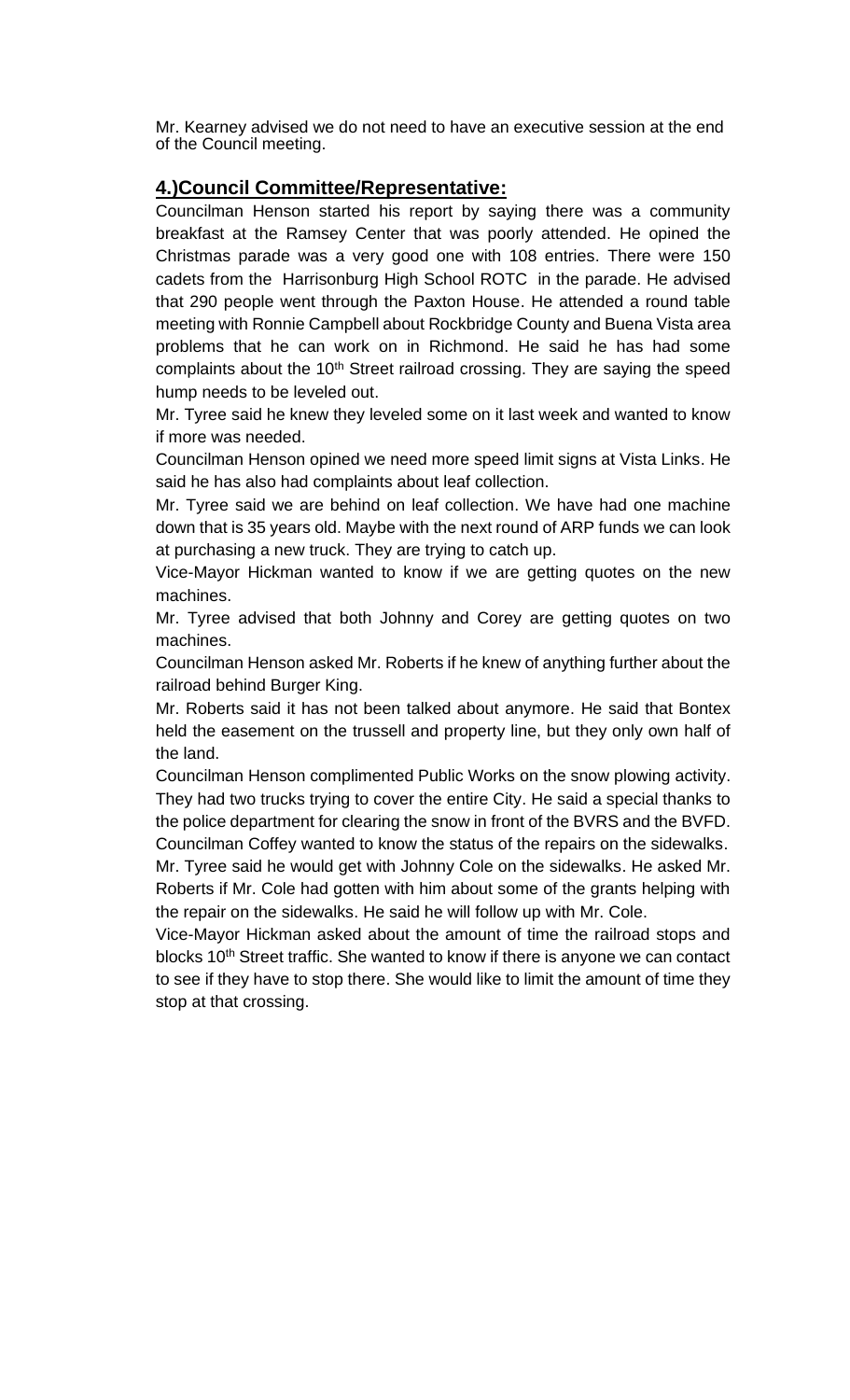Councilman Coffey said that often times they are waiting on another train that is coming.

Mr. Tyree said there are limitations with the Federal Railroad Administration Act that if there is an oncoming train, they have to stop within so many miles or feet of that train. He said he would try to get a clear answer as to why they are stopping there for so long and so often.

### **ADG #7 CONSIDER APPOINTMENTS TO VARIOUS BOARDS, COMMISSIONS, AND COMMITTEES:**

### **THE BOARD OF ZONING APPEALS:**

**MR. ART FURLER'S TERM WILL EXPIRE ON 12/31/25. THIS IS A FIVE-YEAR TERM AND THE 11th TIME IT HAS APPEARED ON THE AGENDA.THE TERM WILL BEGIN [IMMEDIATELY. MR.](http://immediately.mr/) FURLER HAS MOVED AND IS UNABLE TO CONTINUE TO SERVE: NO APPLICANTS: ADVERTISED THE NEWS GAZETTE JULY 7, 2021, POSTED ON SOCIAL MEDIA**

This item will be carried over to the next scheduled Council meeting.

### **THE BOARD OF ZONING APPEALS:**

#### **MR. TODD JONES TERM EXPIRED ON 12/31/21. THIS IS A FIVE-YEAR TERM AND THE 1ST TIME IT HAS APPEARED ON THE AGENDA. THE TERM WILL BEGIN JANUARY 1, 2022. MR. JONES IS WILLING TO SERVE AGAIN IF REAPPOINTED.**

Councilman Henson made motion to re-appoint Mr. Todd Jones to the Board of Zoning Appeals, seconded by Councilman Coffey, carried by Council.

### **THE ROCKBRIDGE AREA COMMUNITY SERVICES:**

**MR. KEITH HARTMAN'S TERM EXPIRED ON DECEMBER 31, 2021. MR. HARTMAN IS NOT WILLING TO BE APPOINTED AGAIN TO THIS BOARD. THIS TERM WILL BEGIN ON JANUARY 1, 2022, AND EXPIRE ON DECEMBER 31, 2024: ONE APPLICANT – MR. CHRIS PLOGGER**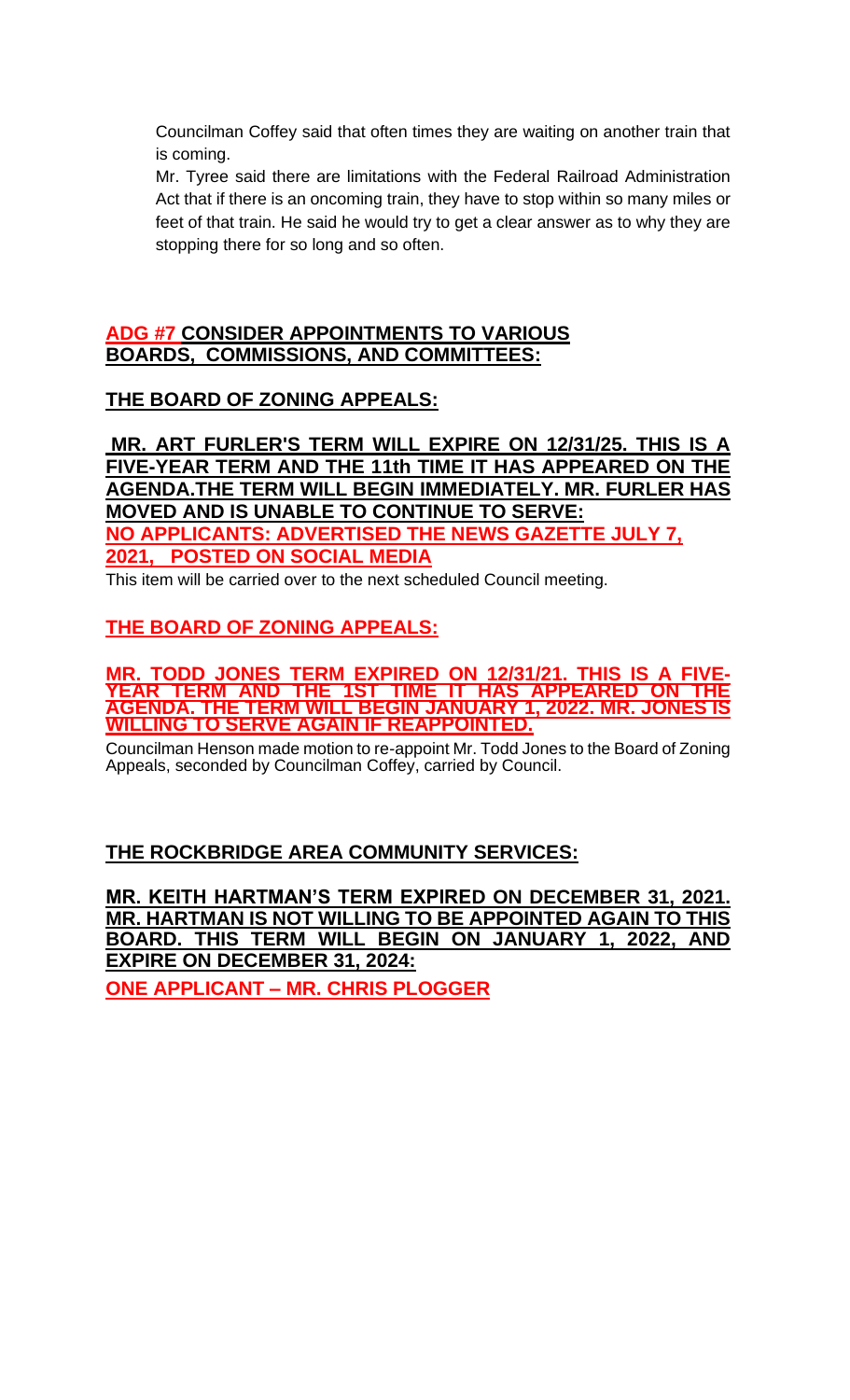Councilman Coffey motioned to appoint Mr. Chris Plogger to replace Mr. Keith Hartman on the RACSB, seconded by Vice-Mayor Hickman, carried by Council.

### **DABNEY S. LANCASTER COMMUNITY COLLEGE BOARD: MR. ANDY WOLFE HAS RESIGNED. HE IS MOVING FROM BUENA VISTA. THIS TERM WILL BEGIN ON JANUARY 1, 2022, AND END ON JUNE 30, 2024. THIS IS THE FIRST TIME IT HAS APPEARED ON THE AGENDA: NO APPLICANTS: ADVERTISED THE NEWS GAZETTE DECEMBER 8, 2021. POSTED ON SOCIAL MEDIA**

This item will be carried over to the next scheduled Council meeting.

### **OLD BUSINESS: OB #1 DISCUSSION AND RESOLUTION FOR SALE OF CITY LAND:**

Ms. Wheeler read the following Resolution:

### **RESOLUTION – R22-01**

**WHEREAS,** in order to foster residential development and to increase the tax base of the City, Council believes it is in the best interest of the citizens of the City to convey three (3) parcels of City owned property in accordance with the terms and conditions of the Request for Proposal ("RFP"), attached hereto and made a part hereof; and

**WHEREAS,** prior to any conveyance of City owned real estate a public hearing is

required by Virginia law to receive citizen input and comments; and

**WHEREAS,** a public hearing on the proposed conveyances outlined above was duly

called and held on January 6, 2022, shortly after 6:00 p.m.

**NOW THEREFORE BE IT RESOLVED** after a public hearing at which time the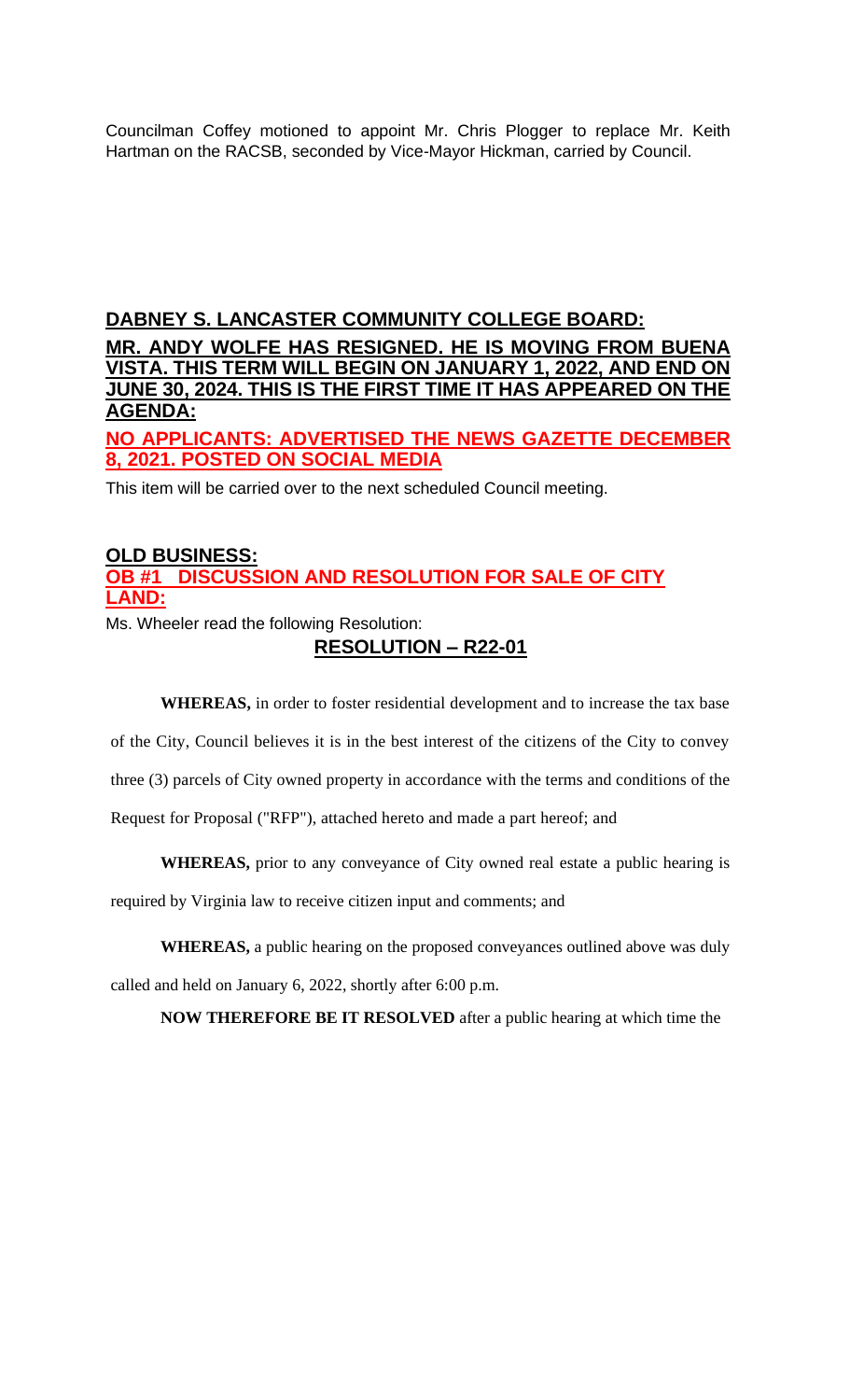citizens of Buena Vista were given the opportunity to comment on the proposed conveyances

Council for the City of Buena Vista authorizes the conveyance of three (3) City owned parcels of

real estate in accordance with the terms and conditions of the attached RFP.

#### **William H. Fitzgerald, Mayor**

**\_\_\_\_\_\_\_\_\_\_\_\_\_\_\_\_\_\_\_\_\_\_\_\_\_\_\_\_\_\_\_**

**ATTEST:**

**Clerk of Council**

**\_\_\_\_\_\_\_\_\_\_\_\_\_\_\_\_\_\_\_\_\_\_\_\_\_**

**\_\_\_\_\_\_\_\_\_\_\_\_\_\_\_\_\_\_\_\_\_\_\_\_\_**

#### **Date of Adoption**

Councilman Henson motioned to adopt the above Resolution, seconded by Councilman Coffey, carried by Council.

Councilman Henson explained at the last Council meeting they had discussed leasing the land on Forest Avenue to Jason Tomlin to use as a garden. He wanted to know if Council needed a full vote on the agreement.

Councilman Cooper motioned to approve the lease of land on Forest Avenue to Jason Tomlin in the amount of \$160.00 per year to be used as a garden, seconded by Councilman Henson, carried by Council.

Councilman Henson pointed out that at the last meeting it was stated the land is located next to Mr. Tomlin's parents, but it is actually located beside of his wife's parents.

#### **NEW BUSINESS:**

#### **NB #1 DISCUSS: DUE TO THE HOUSING SHORTAGE IN THE CITY, THE CITY MANAGER'S OBLIGATION TO RESIDE IN THE CITY IS EXTENDED TO JUNE 30, 2022:**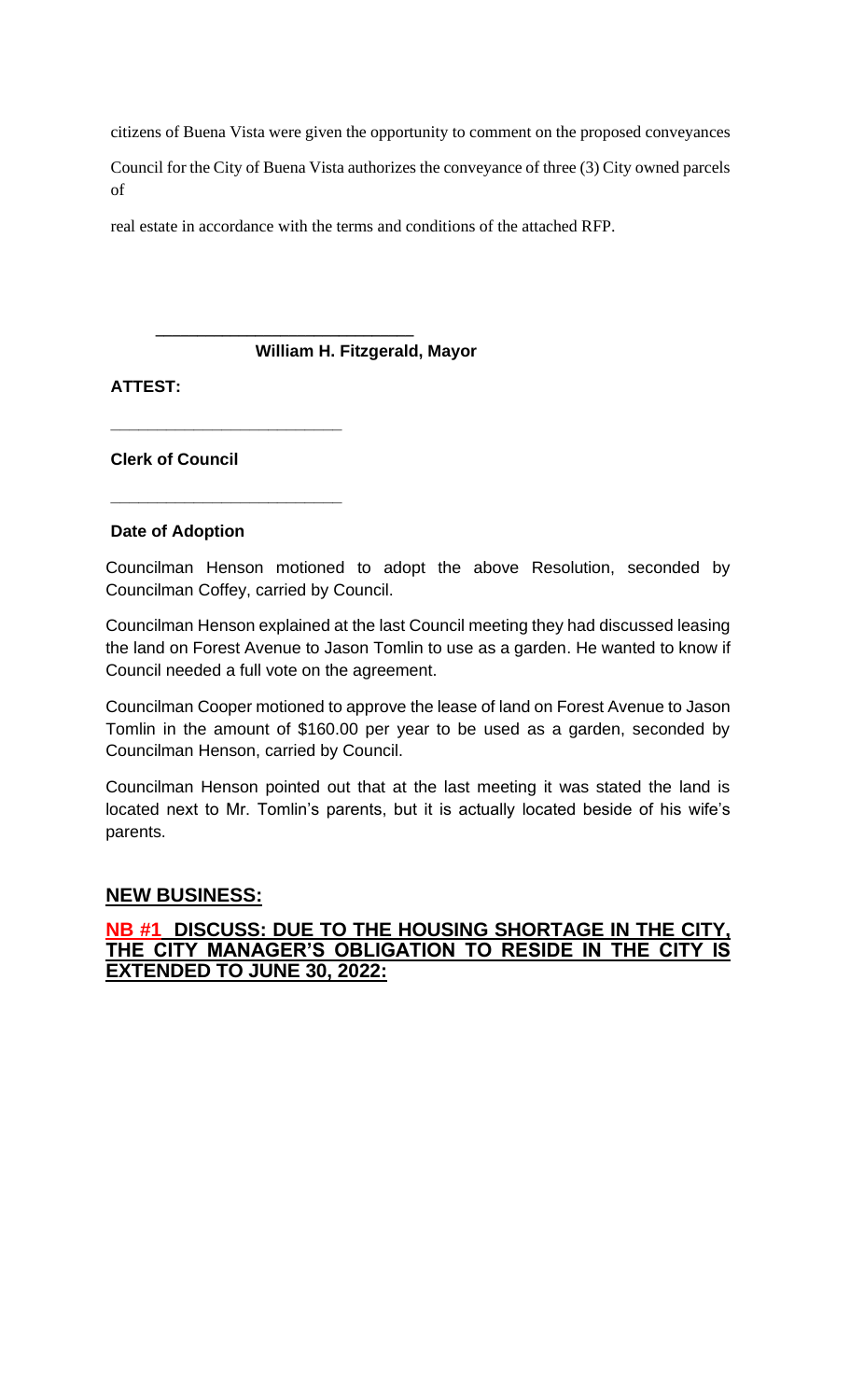Mr. Kearney said this is a technical matter. Mr. Tyree's contract says he must be living in Buena Vista by the end of 2021. Due to the housing market, Mr. Tyree has not been able to purchase a home. His contract needs to be amended to extend the date to June 30, 2022.

Councilman Henson motioned to extend the date on Mr. Tyree's contract to purchase a house in Buena Vista to June 30, 2022, seconded by Councilman Webb, carried by Council.

#### **NB #2 RESOLUTION FOR A GIFT TO THE CITY FROM ROBERT M. DAVIS ESTATE A SMALL PARCEL OF REAL ESTATE:**

### **RESOLUTION R22-02**

 **WHEREAS,** the Estate of Robert M. Davis desires to gift to the City a small parcel

of real estate described as "that portion of Lot 22, Block 3, Section 6, lying on the

southeastern side of the public road passing through and over said lot (Long Hollow

Road)"; and

 **WHEREAS,** Council has determined that it is in the best interest of the City of accept

this gift.

**NOW, THEREFORE BE IT RESOLVED** that the City accepts the property

described above, which is to be conveyed to the City by Deed of Gift to be recorded in

the Clerk's Office of the Circuit Court for the City of Buena Vista and directs that this

Resolution of acceptance be attached to said Deed.

William H. Fitzgerald, Mayor

\_\_\_\_\_\_\_\_\_\_\_\_\_\_\_\_\_\_\_\_\_\_\_\_\_\_

Attest:

\_\_\_\_\_\_\_\_\_\_\_\_\_\_\_\_\_\_\_\_\_\_\_\_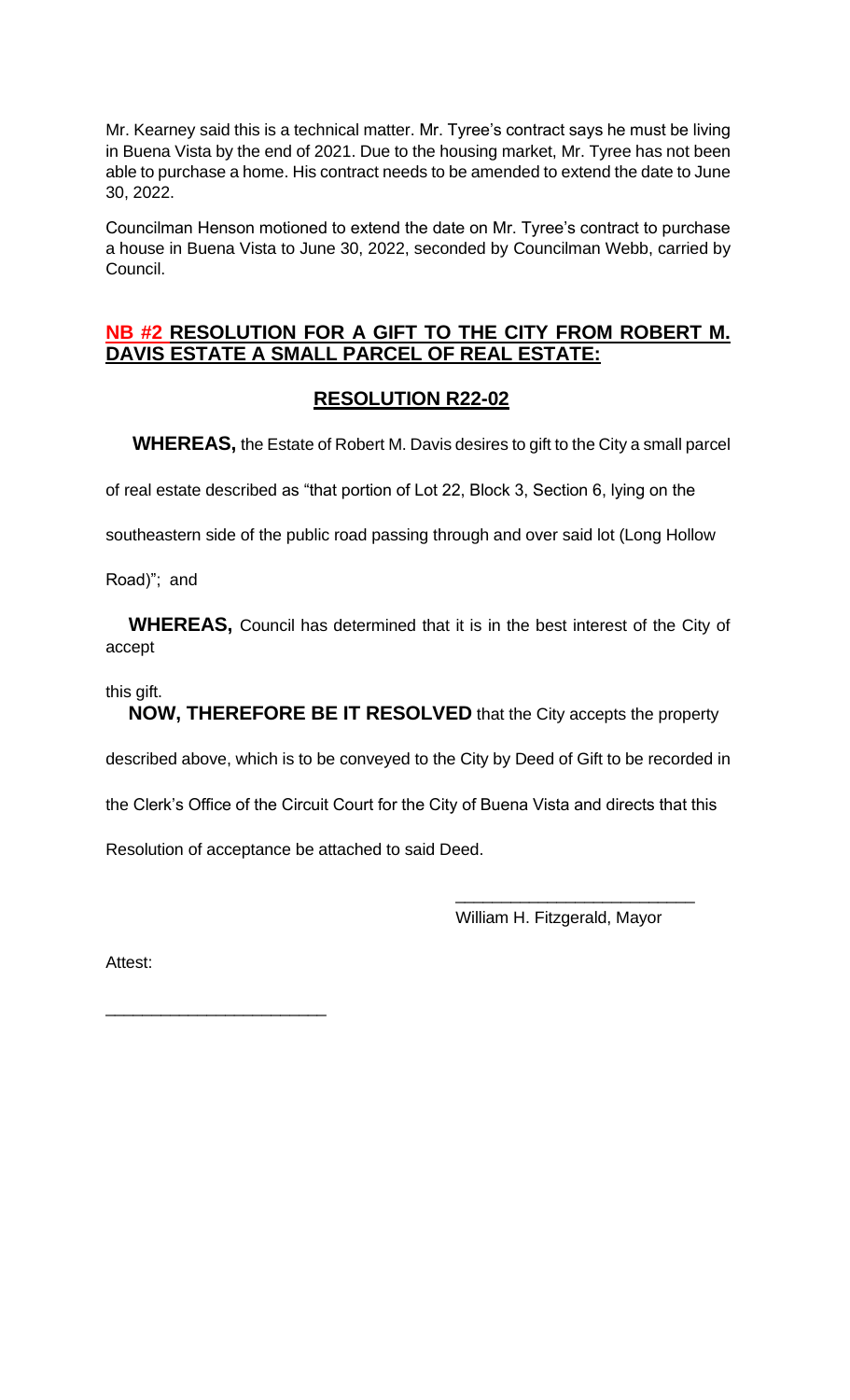Date of Adoption

\_\_\_\_\_\_\_\_\_\_\_\_\_\_\_\_\_\_\_\_\_\_\_\_

Councilman Coffey motioned to adopt the above Resolution, seconded by Councilman Webb, carried by Council.

#### **NB #3 RESOLUTION URGING THAT THE GENERAL ASSEMBLY REQUIRE AND FUND TIMELY TRANSFERS OF INMATES AND FULLY REIMBURSE LOCAL HOUSING COSTS:**

Mayor Fitzgerald opined this is one of the reasons why our jail cost is so high.

Mr. Tyree stated this is a resolution that we are doing regionally with Rockbridge, Lexington, and Buena Vista because we have a regional jail. Rockbridge has already approved the resolution, Lexington is approving theirs tonight, hopefully along with us. We will then submit the resolution tomorrow to the General Assembly and urge them to approve the resolution.

Councilman Coffey opined the problem is the DOC is as packed as the Rockbridge Regional Jail is.

Mayor Fitzgerald advised they are actually the DOC prisoners, but we are paying for them. Hopefully, we can get them to refund some money. He said by doing this resolution, we are trying to get a reimbursement.

Vice-Mayor Hickman stated she knows there is a fire code at the jail. She feels there are a lot more inmates that the fire code allows.

Ms. Wheeler read the following Resolution:

### **RESOLUTION #22-03**

### **RESOLUTION URGING THAT THE GENERAL ASSEMBLY REQUIRE AND FUND TIMELY TRANSFERS OF INMATES AND FULLY REIMBURSE LOCAL HOUSING COSTS**

**WHEREAS,** Section 53.1-20 of the Code of Virginia requires the Director of

the Virginia Department of Corrections to receive eligible State-responsible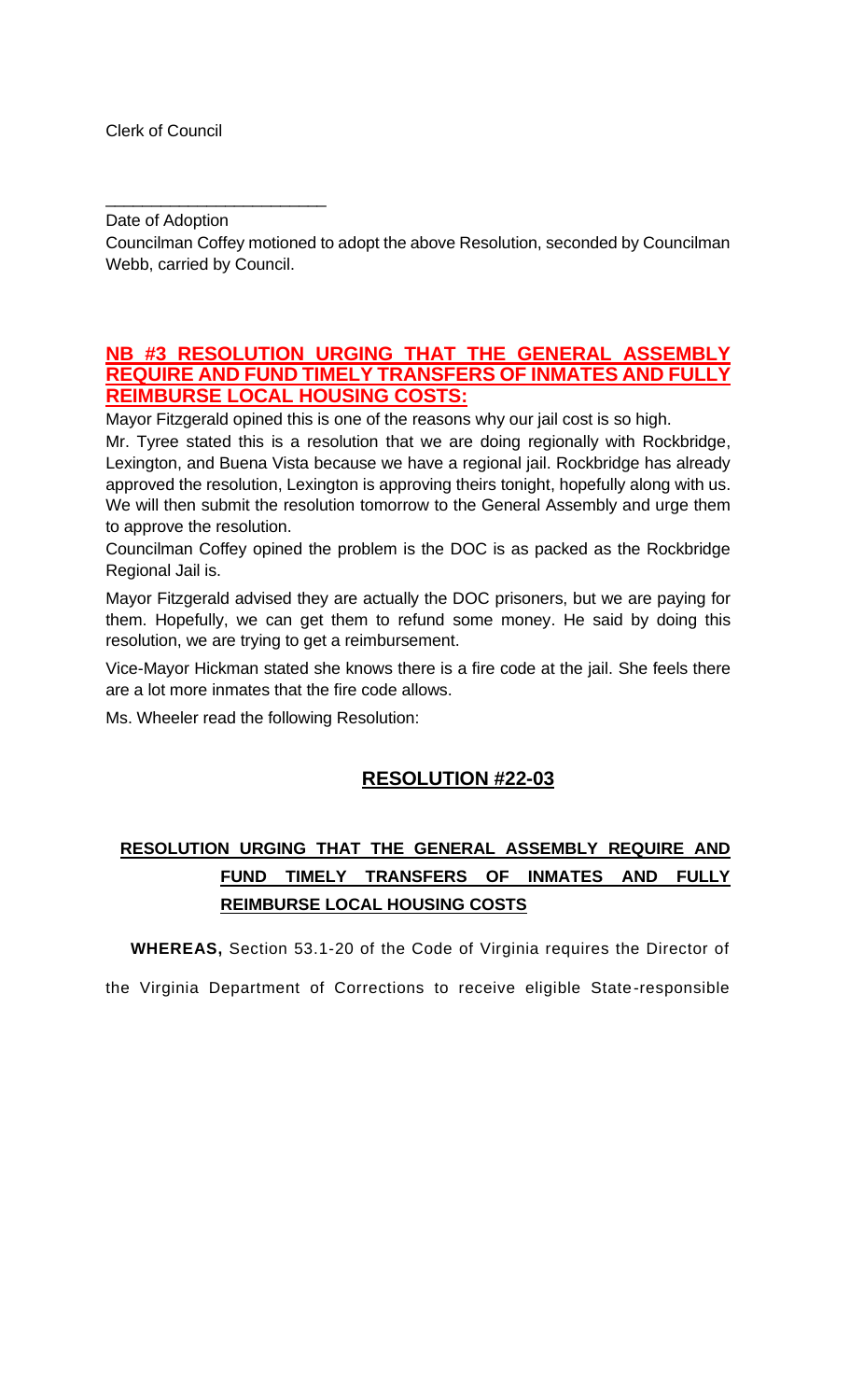inmates within sixty days of the date on which the inmate's final sentencing order is transmitted to the Director: and

**WHEREAS,** a significant number of State-responsible inmates remain in local and regional jails well after this sixty-day period; and

**WHEREAS,** the funding provided by the State to house state-responsible inmates is routinely less than twenty-five percent of the actual cost for the localities to house such inmates; and

**WHEREAS,** localities are subsequently and unduly burdened by costs to house State-responsible inmates, resulting in the redirecting of local funding critical to such core services as education, other public safety activities, publi c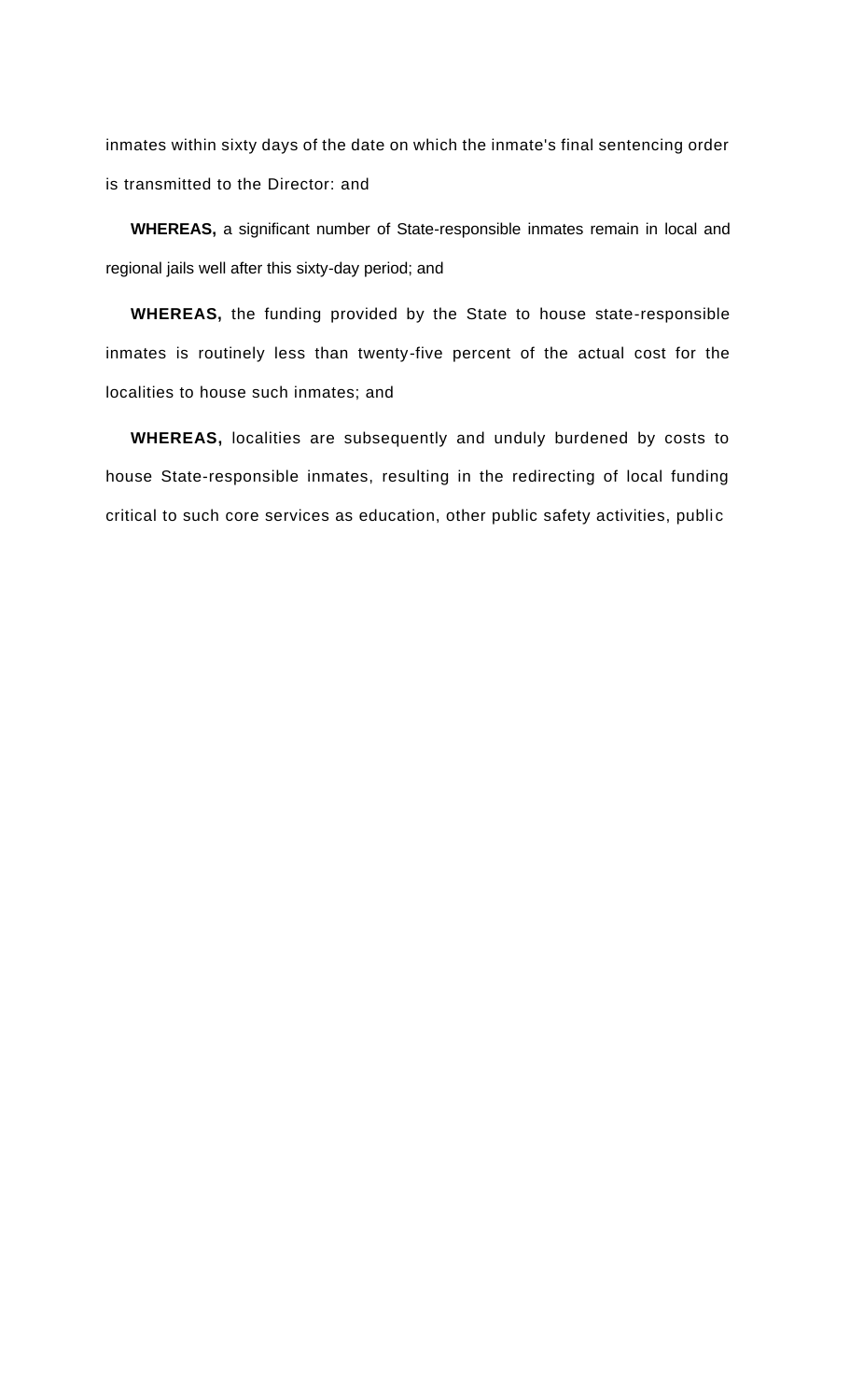works, human services and economic development to absorb unfunded State

corrections costs; and

**WHEREAS,** the General Assembly has by law directed the Virginia Department of

Corrections to house state responsible inmates and is responsible for funding such costs.

**WHEREAS,** though the Virginia Department of Corrections has made and

continues to make efforts to accept state-responsible inmates into state

operated facilities, local and regional jails remain overcrowded; and,

**Defined in § 53.1-20 as any inmate convicted of a felony before January 1, 1995, having a sentence of more than two years or any inmate convicted of a felony on or after January 1, 1995, having a sentence of more than one year.**

**NOW, THEREFORE, BE IT RESOLVED** that the undersigned request that the Virginia General Assembly fund the actual cost of housing stateresponsible inmates as described in the Virginia Compensation Board report

to the General Assembly entitled Annual Jail Revenues and Expenditures Report, and

**BE IT FURTHER RESOLVED** that the General Assembly develop additional inmate

capacity in the State-supported penal system in order to reduce the strain on local and

regional jails.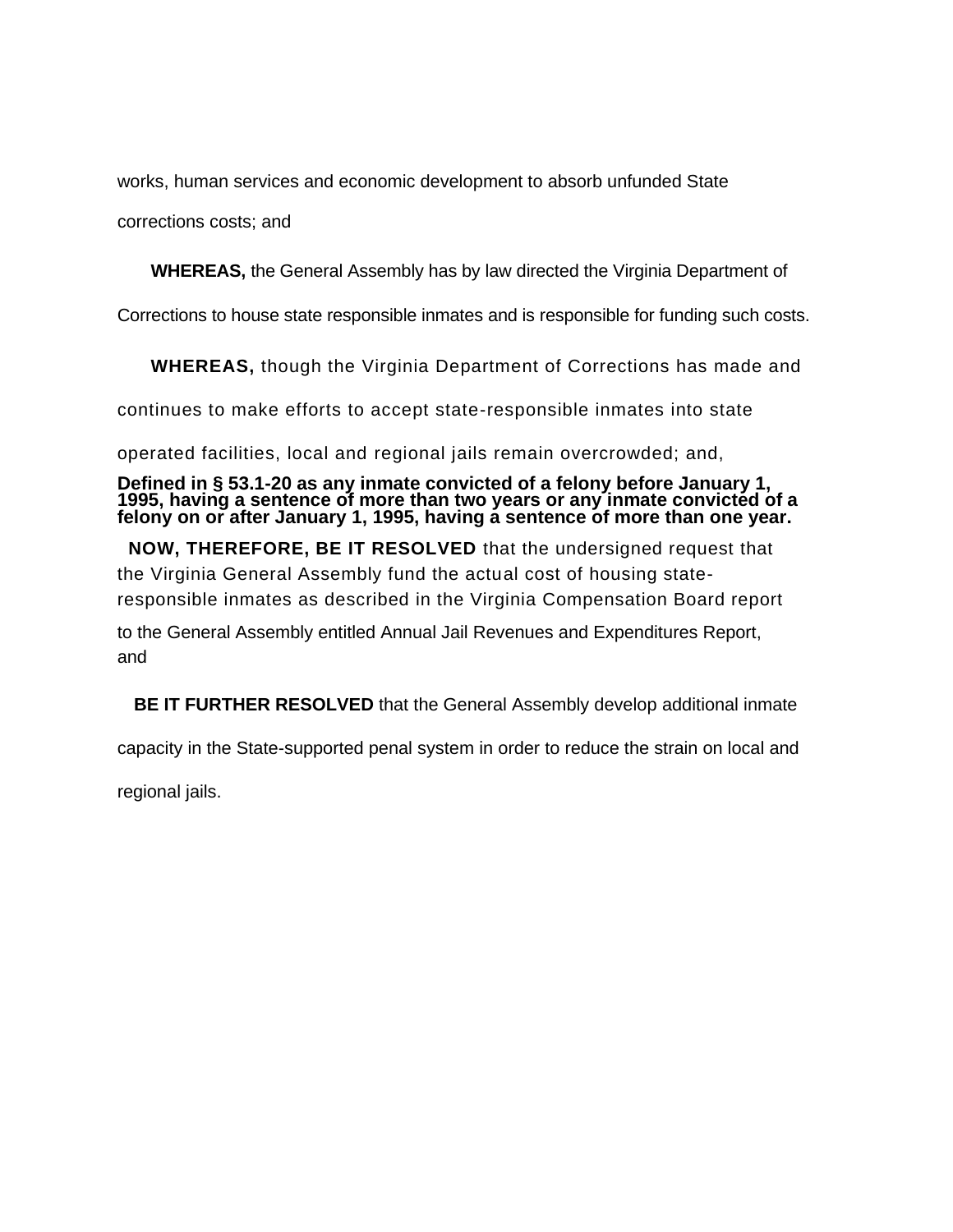Adopted December 13. 2021. Mayor. City of Covington

Chair, Alleghany County Board of Supervisors

\_\_\_\_\_\_\_\_\_\_\_\_\_\_\_\_\_\_\_\_\_\_\_\_\_\_\_\_\_\_\_\_\_\_\_\_\_\_

\_\_\_\_\_\_\_\_\_\_\_\_\_\_\_\_\_\_\_\_\_\_\_\_\_\_\_\_\_\_\_\_\_\_\_\_\_\_

Chair. Bath County Board of Supervisors

Chair, Rockbridqe County Board of Supervisors

\_\_\_\_\_\_\_\_\_\_\_\_\_\_\_\_\_\_\_\_\_\_\_\_\_\_\_\_\_\_\_\_\_\_\_\_\_

\_\_\_\_\_\_\_\_\_\_\_\_\_\_\_\_\_\_\_\_\_\_\_\_\_\_\_\_\_\_\_\_\_\_\_\_

Mayor, City of Lexington

Mayor, City of Buena Vista

### **EXECUTIVE SESSION:**

**(1.) ACCORDING TO SECTION 2.2-3711 (A) (7) OF THE 1950 CODE OF VIRGINIA, AS AMENDED, FOR THE PURPOSE OF CONSULTING WITH LEGAL COUNSEL CONCERNING THE CITY'S CURRENT LITIGATION WITH ACA FINANCIAL GUARANTY CORPORATION AND UMB BANK, N.A.**